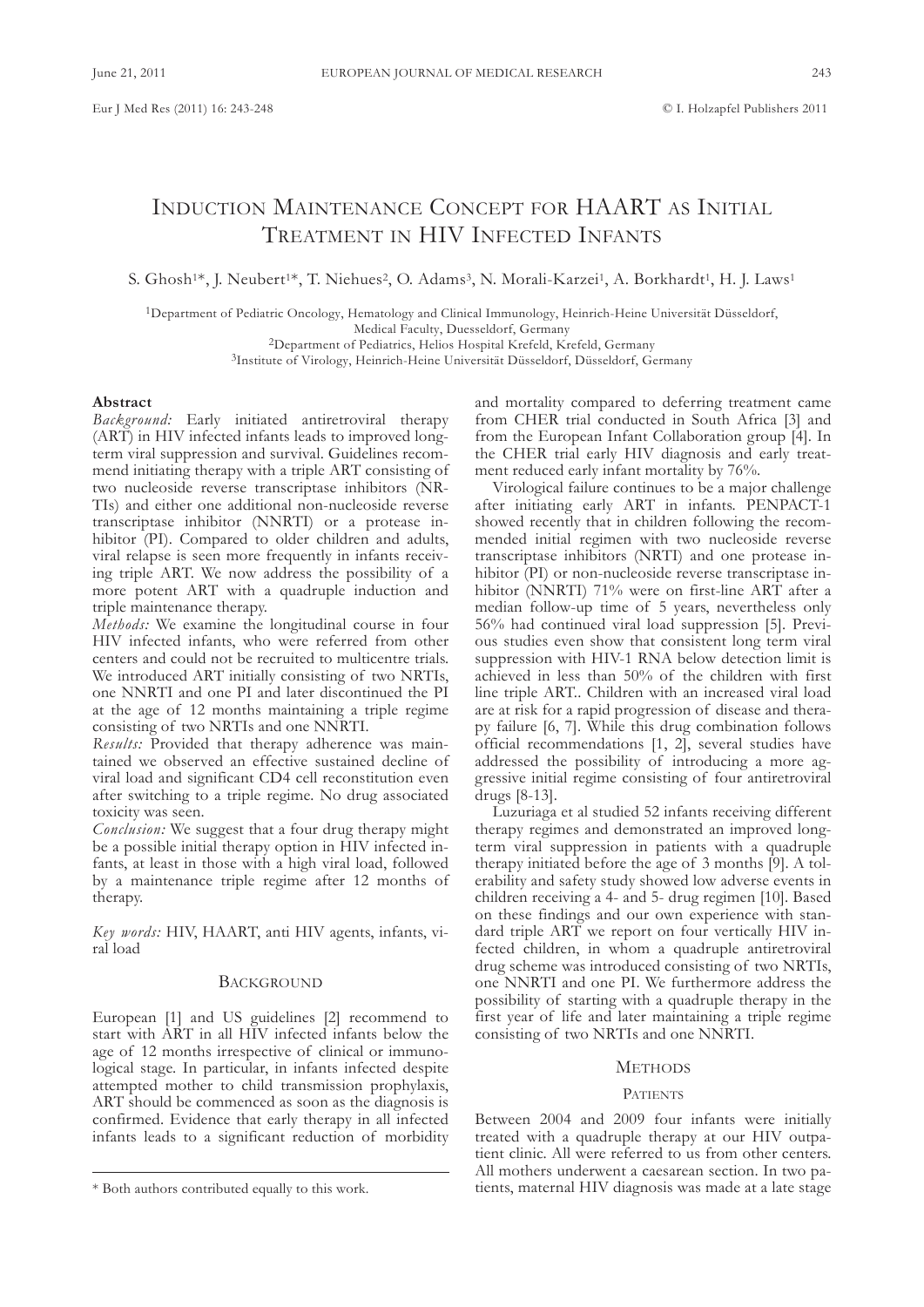of pregnancy, thus transmission prophylaxis to prevent mother to child infection was incomplete. In both children HIV infection was revealed after birth; in patient 1 at the age of 4 weeks, in patient 2 at the age of 5 months. In mothers of patient 3 and 4 a caesarean was performed due to obstetric problems. Maternal HIV was not diagnosed until after birth, when their children were admitted due to repeated watery wasting-syndrome-like diarrhea, failure to thrive and pneumocystis jiroveci pneumonia. for detailed patient characteristics see Table 1. After discharge, patients were followed at least once to twice monthly, before they were switched to a trimonthly interval, once a good viral control was achieved. Prophylaxis of opportunistic infections included trimethoprim-sulfamethoxazole (patients 1,2,4), atovaquon (patient 3)

*Table 1.* Patient characteristics.

and i.v. immunoglobulines (patient 3-4) in the childrens' first year of life.

## ANTIRETROVIRAL DRUGS

In all patients we introduced a regimen consisting of two NRTIs, one NNRTI and one PI. In the light of existing literature that quadruple therapy might have a positive effect on initial viral load without any major adverse consequences our studies strongly conformed to the Helsinki Declaration. Informed consent regarding implementing a quadruple drug regimen and publication of anonymized data was obtained from all parents. In patient 1 resistance testing was carried out, which did not imply any drug restrictions. Antiretroviral drugs used for therapy were given at the following

| Patient                                                       | $\mathbf{1}$                                                                                                                              | $\overline{2}$                                                                                            | 3                                                                                            | $\overline{\mathbf{4}}$                                                                                                                              |
|---------------------------------------------------------------|-------------------------------------------------------------------------------------------------------------------------------------------|-----------------------------------------------------------------------------------------------------------|----------------------------------------------------------------------------------------------|------------------------------------------------------------------------------------------------------------------------------------------------------|
| Mode of delivery                                              | Caesarean (38 <sup>th</sup> week)                                                                                                         | Caesarean (29 <sup>th</sup> week)                                                                         | Caesarean                                                                                    | Caesarean (41 <sup>st</sup> week)                                                                                                                    |
| Prepartal<br>prophylaxis                                      | ZDV, 3TC, NVP<br>$(5 \text{ weeks})$                                                                                                      | None                                                                                                      | None                                                                                         | None                                                                                                                                                 |
| Intrapartal<br>prophylaxis                                    | ZDV                                                                                                                                       | None                                                                                                      | None                                                                                         | None                                                                                                                                                 |
| Postnatal<br>prophylaxis                                      | ZDV (4 weeks)                                                                                                                             | $2 x NVP; ZDV +$<br>3TC (6 weeks)                                                                         | None                                                                                         | None                                                                                                                                                 |
| Age at diagnosis                                              | 4 weeks                                                                                                                                   | 5 months                                                                                                  | 2.5 months                                                                                   | 4.5 months                                                                                                                                           |
| Initial HIV-1 RNA<br>load (copies/ml)                         | 500 000                                                                                                                                   | 16 000                                                                                                    | 139 670                                                                                      | 3 600 000                                                                                                                                            |
| Initial CD4 cell<br>count (absolute<br>cells, $\mu$ l / %)    | 3732 / 44                                                                                                                                 | 2515 / 43                                                                                                 | 1093 / 17                                                                                    | 330/6                                                                                                                                                |
| Initial CD4 cell<br>count $(ARP, %)$                          | 106                                                                                                                                       | 100                                                                                                       | 44                                                                                           | 13                                                                                                                                                   |
| 4 drug HAART                                                  | ABC, 3TC, LPV,<br><b>NVP</b>                                                                                                              | ABC, 3TC, LPV,<br><b>NVP</b>                                                                              | ZDV, 3TC, NFV,<br><b>NVP</b>                                                                 | ZDV, 3TC, LPV,<br><b>NVP</b>                                                                                                                         |
| Maximal decline<br>of viral load (log<br>change and duration) | $5 \log 4.5$ months                                                                                                                       | 4 log; 2 months                                                                                           | 5 log; 2 months                                                                              | 5 log; 6 months                                                                                                                                      |
| Duration of 4<br>drug HAART                                   | 11 months                                                                                                                                 | 13 months                                                                                                 | 13 months                                                                                    | 10 months                                                                                                                                            |
| Clinical toxicity                                             | *Atopic dermatitis                                                                                                                        | None                                                                                                      | None                                                                                         | None                                                                                                                                                 |
| Laboratory toxicity                                           | $AST$ (1.4 x ULN<br>$-$ Grade 1);<br>$AP$ (2.2 x ULN<br>-Grade $1$ );<br>Cholesterol (235<br>mg/dl - Grade 2);<br>* $GGT$ (18.6 x<br>ULN) | $AP(1, 4 \times ULN -$<br>Grade 1);<br>$\triangle$ CK (4.2 x<br>ULN - Grade 1);<br>$*$ GGT (2.1 x<br>ULN) | $AP(1,2 \times ULN -$<br>Grade); <b>CK</b> (2.2)<br>x ULN - Grade<br>0), *GGT (7.2 x<br>ULN) | $AP(1.8 \times ULN -$<br>Grade 1);<br>$CK$ (2.4 x ULN -<br>$Grade$ (0);<br>$*$ <b>GGT</b> (27 x<br>ULN);<br>Triglycerides (498<br>$mg/dl$ - Grade 1) |
| 3 drug HAART                                                  | ABC, 3TC, NVP                                                                                                                             | ABC, 3TC, NVP                                                                                             | ZDV, 3TC, NVP                                                                                | ZDV, 3TC, NVP                                                                                                                                        |
| Viral load at<br>last visit (copies/ml)                       | 16801                                                                                                                                     | $<\!1$                                                                                                    | $<\!1$                                                                                       | 48                                                                                                                                                   |
| Follow up time                                                | 50 months                                                                                                                                 | 50 months                                                                                                 | 34 months                                                                                    | 27,5 months                                                                                                                                          |

*Antiretroviral drugs:* abacavir (aBc), lamivudine (3tc), lopinavir (lPV), nelfinavir (nfV), nevirapine (nVP), Zidovudine (ZDV); Adverse effects were graded according to DAIDS (Division of AIDS, NIH), ULN = upper limit of normal, \*no DAIDS criteria;  $\triangle$ elevated 4 weeks after switching to a triple drug regime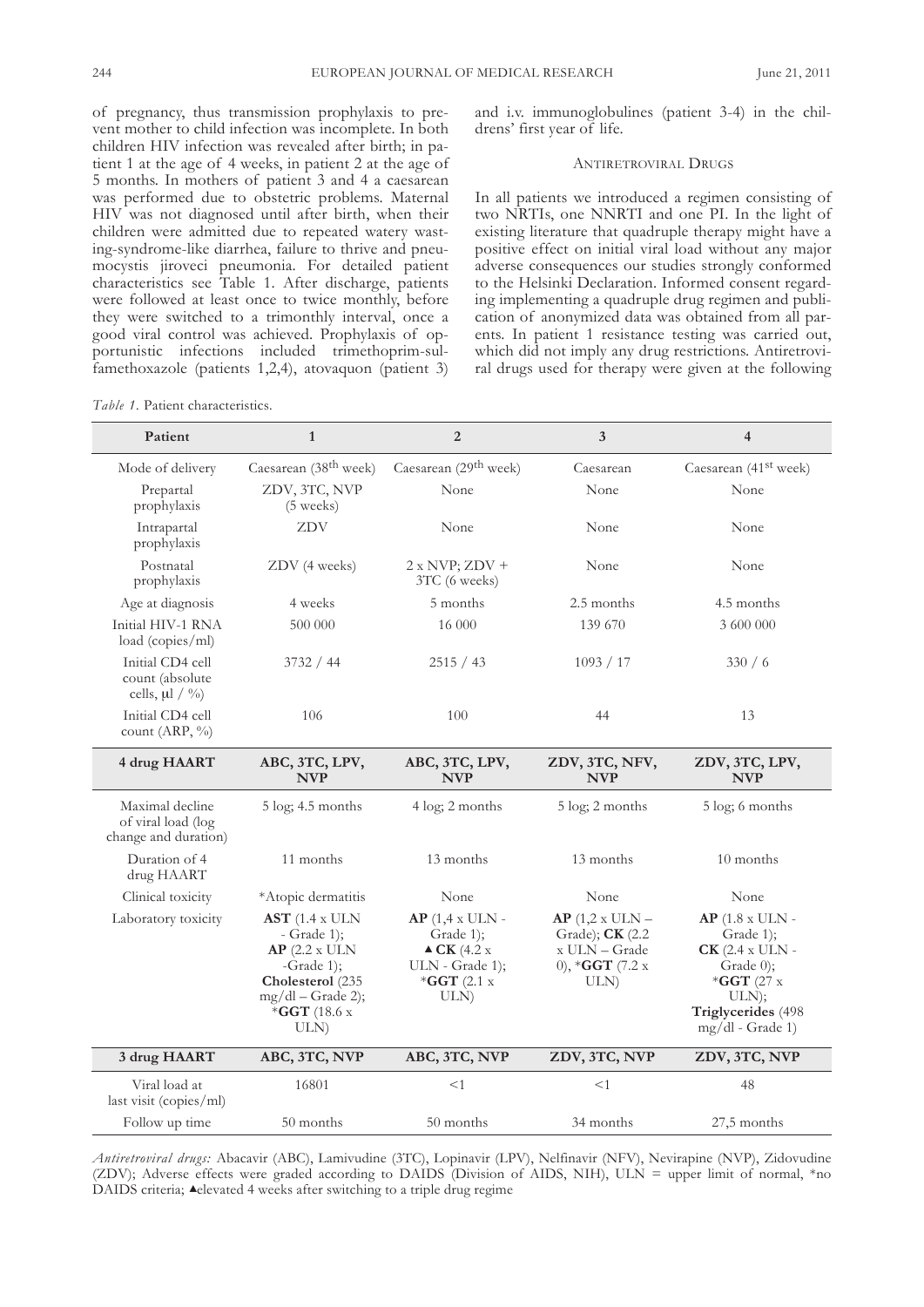daily dosage: twice  $180mg$  of  $ZDV/m^2$  of body-surface area, twice 150-200mg of nVP/m², twice 300mg of lPV/m² (increased due to addition of nVP), twice 55mg of nfV/kg body weight, twice 8mg of aBc/kg , twice 4mg of 3TC/kg. Adverse effects were graded according to DAIDS (Division of AIDS, NIH) [14]. Therapeutic drug monitoring was applied in patient 1 as viral relapse in this patient suggested malcompliance.

## PLASMA HIV-1 RNA, DETERMINATION OF LYMPHOCYTE SUBSETS BY FLOW CYTOMETRY AND LABORATORY ANALYSIS

Plasma viral load was determined by quantitative PcR, the lower limit of detection of the assay was 50 (Quantiplex 3.0 HIV-RNA, Chiron, Fernwald Germany) and 40 (m2000rt RealTime HIV-1 assay, Abbott Laboratories, Abbott Park, IL) HIV1-RNA copies/ml in plasma. CD4 cells were measured with routine flow cytometry (FACSCalibur, BD) applying the following  $conjugated$  anti-human mAbs:  $CD8$ - fluorescein-isothiocyanat, CD4- phycoerythrin, CD3- peridinin chlorophyll protein (Becton Dickinson, Bridgeport, NJ). Absolute CD4 T cell numbers were related to age and age-related percentages (aRP) were calculated as published [15]. Routine clinical chemistry was performed to determine adverse effects according to DAIDS.

# **RESULTS**

Therapy was initiated in four children as seen in Table 1. In all patients quadruple treatment was initiated immediately after they were seen at our department for the first time and diagnosis was made (range: 4 weeks to 5 months). all patients have been seen at our department in regular intervals. Two children have nearly reached the age of five [mean time of follow up: 42 months, range: 27,5 months - 50 months].

## VIRoloGIcal REsPonsE

all patients experienced a tremendous decrease of viral load. In all patients we observe a viral load below 500 copies/ml within a mean time of 2.25 months of therapy. all patients had a significant decline in viral load (4-  $5 \log_{10}$  within 6 months of therapy) and three patients had a viral load below level of detection within a mean time of two months (fig. 1). switching to a triple regime was not followed by a viral relapse. However, in



*Fig.* 1. Peripheral blood viral load (copies/ml) and CD4 count (age related percentage) over time in infants with antiretroviral therapy. The upper horizontal bars show the quadruple and triple drug regime of each patient over time. The horizontal dotted line in each graph represents 100% of age related CD4 cells.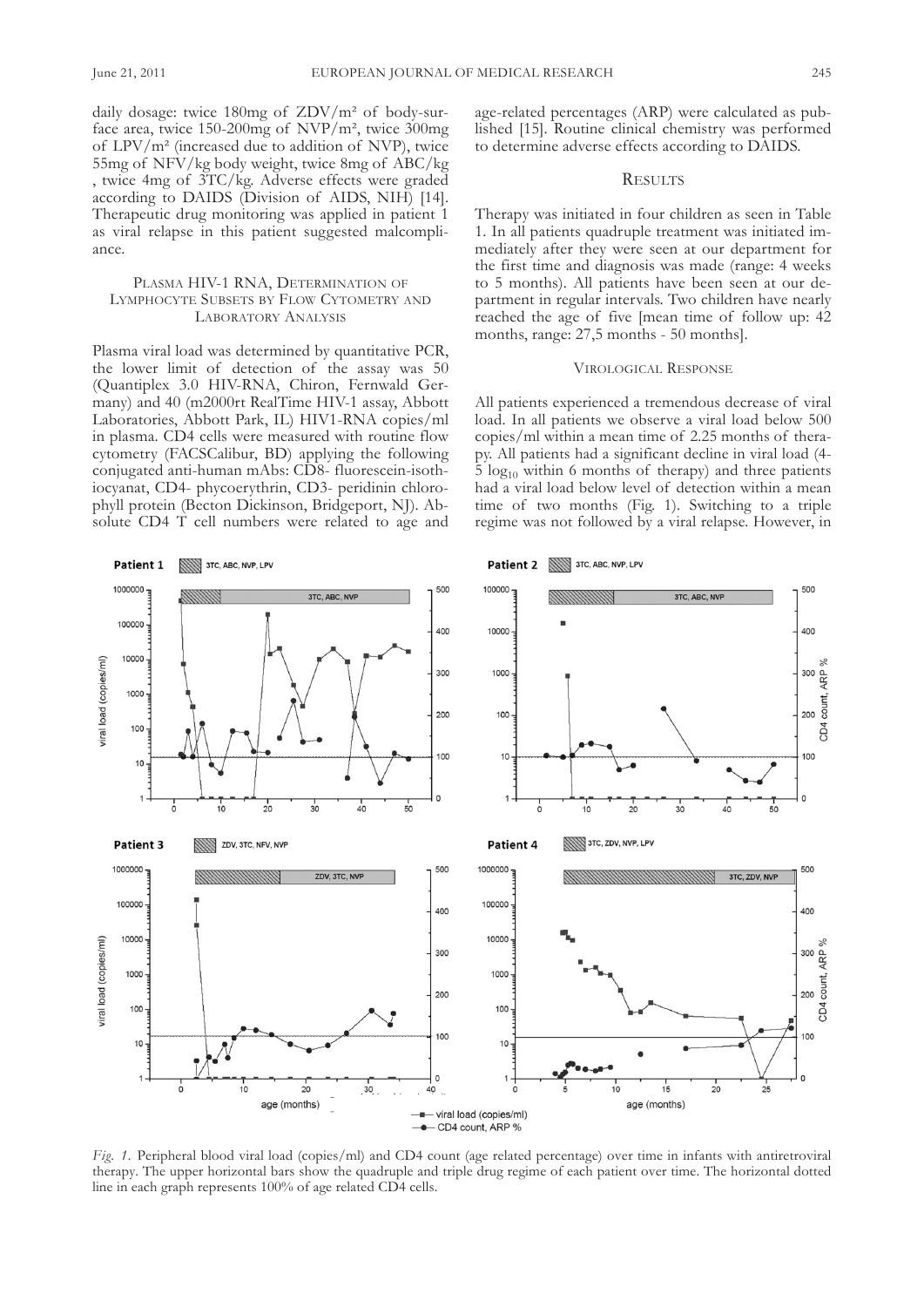patient 1 we observed an increased viral load at the age of 20 months. Therapeutic drug monitoring showed that non-compliance has been the major factor for viral failure. In patient 3 we even see a HIV seroreversion [16] as published. Thus all patients remain at the initial antiretroviral regime, as viral load is sustaining.

## CLINICAL FOLLOW-UP

Patient 1 and 2 were in a good clinical condition, as the diagnosis was established due to a known maternal HIV infection, while in patients  $3 - 4$  HIV was diagnosed, when they were admitted due to a critical AIDS-defining condition. After introducing quadruple therapy both patients experienced a profound improvement of the general condition. Till now all patients remain free of further acquired AIDS defining conditions or severe illness.

#### **IMMUNRECONSTITUTION**

Absolute CD4 cells and CD4 age-related-percentages (see fig. 1) in patient 1 and 2 have been initially within the estimated range and hence no long-term change was observed. Patient 3 and especially patient 4, suffering from a seriously depleted CD4 cell count  $(40\%$ and 20% of age-related-percentages), experienced a reconstitution (4.5 months in patient 3, 12 months in patient 4) during the observation period  $(> 100\%$  agerelated-percentage).

#### SAFETY

Quadruple therapy was well tolerated in all patients. all patients gained weight and height. Patient 1 developed atopic dermatitis; in patient 3 seborrhoic dermatitis, which already begun before ART, was sustained under treatment. We did not observe any major drug toxicity in any patient. A slight elevation of creatine kinase (patient 2,3,4), triglycerides (patient 4), total cholesterol (patient 1), aspartate transaminase (patient 1), alanine transaminase (patient 1), gamma-glutamyl transferase (patient 1,2,3,4) and alkaline phosphatase (patient 1,3,4) were reported. No treatment related adverse clinical or laboratory event grade 3 or 4 was seen while the patients were receiving a four drug combination.

In all patients four antiretroviral drugs for a defined period led to a rapid decline in viral load, which, provided drug compliance was given, sustained for the whole observation time, even after switching to a triple regime. In all patients CD4 cells reconstituted to normal values and all patients were free from AIDS defining conditions afterwards. Even after a mean time of observation of 42 months we did not see any potential long time side effect, which can be attributed to a 4-drug therapy.

## **DISCUSSION**

In HIV infected children mortality and disease progression is especially high in infancy [6, 7]. children with an increased viral load, especially those with an AIDS defining illness, are at risk for rapid progression and death, even after starting ART [6, 7]. Most studies published to date suggest that long term control of viral replication is difficult to achieve in children especially in infants starting early ART. The PENTA 7 study with 20 infants showed a rapid decrease in viral load within four weeks, however only 25% achieved a viral load below the level of detection (20% after 24 weeks of therapy) [6]. a 96-week follow up in the PENTA 7 study shows that only 55% of the children still received the initial ART regimen. Chiappini et al reported on 40 perinatally HIV-infected children receiving HAART with a median follow up of 5.96 years and observed that 77.5% of the early treated children had undetectable viral load at their last visit, however only  $47,5\%$  were still receiving their first HAART regimen [17, 18].

Due to this frequently observed virologic failure several studies have addressed the possibility of introducing a more aggressive initial regime consisting of four antiretroviral drugs however only few authors have compared 3- with 4-drug regimens.

luzuriaga compares three different combinations  $(ZDV+3T\bar{C}+NVP \text{ vs } ZDV+3TC+NVP+a\text{bacavir}(ABC)$ vs. 3TC+NVP+stavudine(D4T)+nelfinavir(NFV)) in children below and above 3 months of age at the time of initiation ( $n = 52$ ) [9]. A significant difference in an intention-to-treat analysis was seen in week 48 and week 200 between both reverse transcriptase inhibitors only regimen (NRTI and NNRTI) on the one hand and the quadruple drug regimen consisting of a NRTI, a NNRTI and a PI on the other. An increased toxicity was not reported. studies conducted in adults comparing a triple therapy (2 NRTIs 1 NNRTI) with a quadruple therapy (3 NRTIs 1 NNRTI) did not show any significant difference leading to the conclusion that an additional drug class is required to see any superiority [8, 11].

starr observed 57 children (range 3.8 to 16.8 years), who were previously treated with NRTIs, switching to a regimen consisting of two NRTIs+NFV+efavirenz (EFV) [12]. No control groups were analyzed. The percentage of patients with a low viral load increased rapidly under the new combination and remained stable from week 8 to week 48. At week 48, the percentage of children with plasma HIV-1 RNA levels of less than 400 copies per milliliter was 81 percent, the absolute percentage of CD4 cells had increased by a median of 3 percent.

Melvin observed 36 children (range 0.2 to 16.0 years) with different previous drug combinations before changing to a four or even five drug regimen [10]. After initiation of the new regimen all children experienced a significant decrease in viral load. The median RNA level at the last follow-up during 4- or 5-drug ART was 1.7  $log_{10}$ , 78% of the children had RNA levels below the level of detection. after a median of 29 months of 4- or 5-drug ART, the median CD4 cell count had an increase by  $339$  cells/ $\mu$ L. CD4 cell counts improved to or remained at age-appropriate levels in children with a viral load below 50 copies/ml.

In the above mentioned studies the patients were kept on their 4- or 5-drug ART despite achieving undetectable viral load. since long term side effects of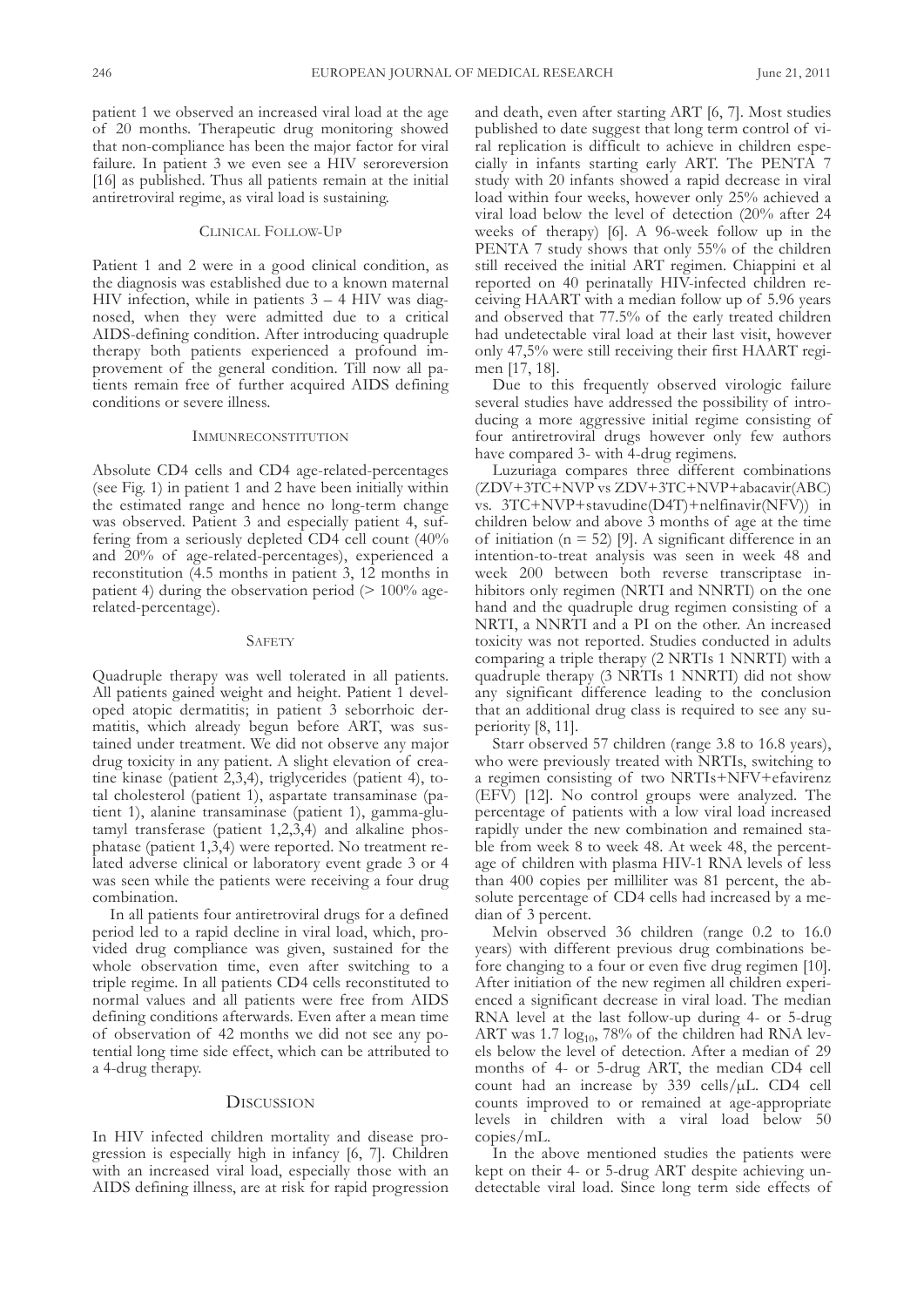ART and lack of compliance are an issue especially in infants starting with early ART we initially treated the 4 infants with a quadruple ART consisting of two NR-TIs, one NNRTI and one PI and then switched to a triple maintenance therapy with two NRTIs and one NNRTI after achieving significant viral suppression and immune reconstitution. In our patients receiving a quadruple therapy a rapid and significant reduction of viral load was seen within 2 months of therapy. all patients achieved a viral load below < 500 copies / ml within 6 months, in  $\frac{3}{4}$  patients viral load was below detection limit within 2 months. Even after changing to a triple regimen all patients are still on their initial ART regimen and only one patient experiences a viral relapse due to proven malcompliance.

Beside slightly elevated biochemical parameters no grade 3 / 4 toxicity was observed and medication was well-tolerated. In treatment naive infants luzuriaga described adverse clinical or laboratory events in 8 of 52 patients receiving quadruple therapy (grade 2 (4 patients), grade 3 (1 patient), grade 4 (3 patients)), however these patients were receiving reverse-transcriptase inhibitors only  $(2 \text{ NRTI} + 2 \text{ NNRTI})$ ; while no treatment-related adverse effect was reported among children receiving the regimen including a PI  $(2 \text{ NRTI} + 1)$  $NNRTI + 1$  PI) [9]. In therapy-experienced children receiving a four drug regimen adverse reactions were limited to mild neutropenia and mild transient elevations in liver enzymes [10]. starr observed severe effects, consisting of severe neutropenia, hepatic toxicity, diarrhea and rash with fever, in about 10% of the children treated with two NRTIs and two NNRTIs [12].

Though not observed in our patients the addition of another drug class in HIV initial treatment could imply the possibility of further interactions and adverse effects with the co-medication regarding prophylaxis and therapy of opportunistic infections. Inadequate plasma drug levels due to malabsorption or non-adherence lead to development of drug resistance which preserves only few alternatives for further treatment.

We treated four children with a 4 drug combination for 10-13 months. While two children received an incomplete peripartal prophylaxis and were thus pretreated, in two patients HIV was diagnosed during an opportunistic infection. Both subgroups strongly qualified for a virologic relapse. Three out of four patients, who were initially treated with a 4 drug combination for 12 months showed sustained virus suppression and did not relapse even after changing to a triple therapy with two NRTI and one NRTI. In one patient who initially had viral load below detection limit after 4.5 months of therapy, viral rebound later occurred and was related to adherence problems, concluding that in all adherent patients viral load remained low. compared to other studies and our own experience in the past with triple ART, treatment failure and resistance is common on triple ART and was improved on a quadruple drug regimen. Drug toxicity is not increased as seen in our patients. a quadruple induction therapy is still not recommended in all current guidelines, but since a high viral burden and opportunistic infections at the time of diagnosis predict an unfavorable outcome, we strongly support a quadruple therapy in these patients. As we consider that the first year of life represents the most vulnerable phase a 4 drug regime should be maintained for this period. Drug levels and viral load should be monitored at close intervals. clinical trials with larger pediatric cohorts and different combinations are strongly required to address this question and to provide essentials for a new definition and composition of a "highly active antiretroviral therapy".

*Acknowledgements:* We thank all referring hospitals and their doctors contributing by sending these patients for further treatment to our department.

*Statement of financial support:* no financial support was received

## **REFERENCES**

- 1. Welch S, Sharland M, Lyall EG, Tudor-Williams G, Niehues T, Wintergerst U, et al. PENTA 2009 guidelines for the use of antiretroviral therapy in paediatric HIV-1 infection. HIV medicine. 2009 nov;10(10):591-613.
- 2. Children WGoATaMMoH-I. Guidelines for the Use of Antiretroviral Agents in Pediatric HIV Infection. February 23, 2009:1-139.
- 3. Violari A, Cotton MF, Gibb DM, Babiker AG, Steyn J, Madhi SA, et al. Early antiretroviral therapy and mortality among HIV-infected infants. N Engl J Med. 2008 Nov 20;359(21):2233-44.
- 4. Goetghebuer T, Haelterman E, Le Chenadec J, Dollfus C, Gibb D, Judd A, et al. Effect of early antiretroviral therapy on the risk of AIDS/death in HIV-infected infants. aIds (london, England). 2009 Mar 13;23(5):597-604.
- 5. PEnPact-1 first-line antiretroviral therapy with a protease inhibitor versus non-nucleoside reverse transcriptase inhibitor and switch at higher versus low viral load in HIV-infected children: an open-label, randomised phase 2/3 trial. The Lancet infectious diseases. Jan 31.
- 6. aboulker JP, Babiker a, chaix Ml, compagnucci a, Darbyshire J, Debre M, et al. Highly active antiretroviral therapy started in infants under 3 months of age: 72-week follow-up for CD4 cell count, viral load and drug resistance outcome. AIDS (London, England). 2004 Jan 23; 18(2):237-45.
- 7. Shearer WT, Quinn TC, LaRussa P, Lew JF, Mofenson L, almy s, et al. Viral load and disease progression in infants infected with human immunodeficiency virus type 1. Women and Infants Transmission Study Group. N Engl J Med. 1997 May 8;336(19): 1337-42.
- 8. Gulick RM, Ribaudo HJ, shikuma cM, lalama c, Schackman BR, Meyer WA, 3rd, et al. Three- vs fourdrug antiretroviral regimens for the initial treatment of HIV-1 infection: a randomized controlled trial. Jama. 2006 aug 16;296(7):769-81.
- 9. luzuriaga K, McManus M, Mofenson l, Britto P, Graham B, Sullivan JL. A trial of three antiretroviral regimens in HIV-1-infected children. N Engl J Med. 2004 Jun 10; 350(24):2471-80.
- 10. Melvin aJ, lewis Pf, Mohan KM, naugler Ws, frenkel LM. Efficacy and toxicity of antiretroviral therapy using 4 or more agents: application of a strategy for antiretroviral management in human immunodeficiency virus-infected children. archives of pediatrics & adolescent medicine. 2002 Jun;156(6):568-73.
- 11. orkin c, stebbing J, nelson M, Bower M, Johnson M, Mandalia S, et al. A randomized study comparing a threeand four-drug HAART regimen in first-line therapy (QUAD study). J Antimicrob Chemother. 2005 Feb; 55(2): 246-51.